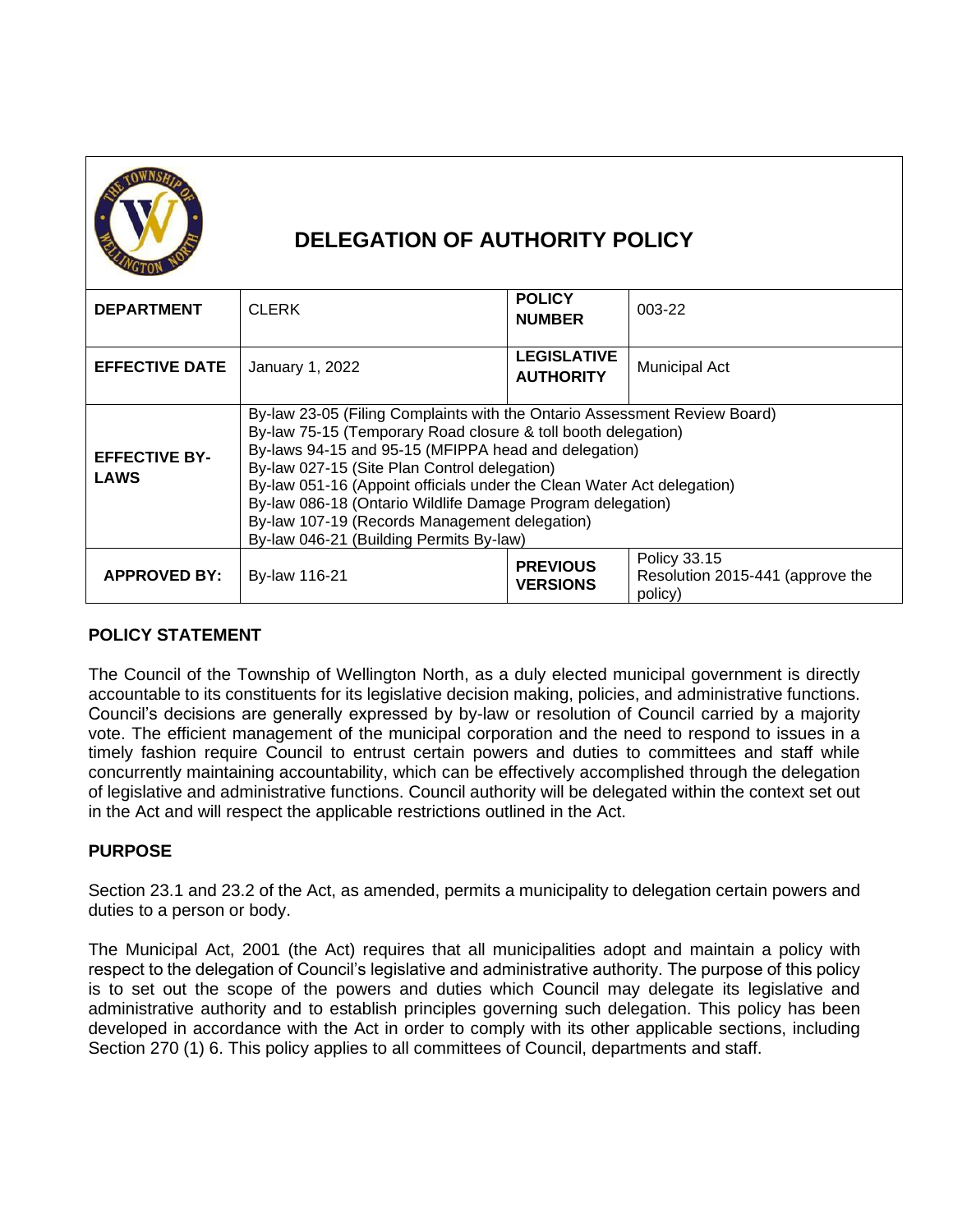## **POLICY REQUIREMENTS**

- 1. All delegations of Council powers, duties or functions shall be effected by by-law.
- 2. Unless a power, duty, or function of Council has been expressly delegated by by-law, all of the powers, duties and functions of Council remain with Council.
- 3. A delegation of a power, duty or function under any by-law to any member of staff includes a delegation to a person who is appointed by the Chief Administrative Officer or selected from time to time by the delegate to act in the capacity of the delegate in the delegate's absence.
- 4. Subject to Section 3, a person to whom a power, duty or function has been delegated by by-law has no authority to further delegate to another person any power, duty or function that has been delegated, unless such sub-delegation is expressly permitted.
- 5. Legislative matters may be delegated by Council where they are minor in nature or where Council has explicitly provided for the terms and conditions under which the powers shall be exercised, and must take into account the limitations set out in the Act.
- 6. Council has authorized those specific legislative matters listed in Schedule "A" to be delegated to the individual designated, subject to the terms set out therein.
- 7. Administrative matters may generally be delegated to staff subject to the conditions set out in the delegation and in this policy, and must take into account the limitations set out in the Act.
- 8. Council has authorized the delegation of specific administrative matters to those individuals listed in Schedule "A" subject to the terms set out therein.
- 9. In exercising any delegated power, the delegate shall ensure the following:
	- Any expenditure related to the matter shall have been provided for in the current year's budget (or be authorized by the Purchasing and Procurement Policy);
	- The scope of the delegated authority shall not be exceeded by the delegate;
	- Where required by the specific delegated authority, reports shall be submitted to Council advising of the exercise of a delegated power and confirming compliance with the delegated authority and this policy;
	- All policies regarding insurance and risk management shall be complied with; and
	- Delegates shall ensure the consistent and equitable application of Council policies and guidelines.
- 10. In accordance with the Act, the following powers and duties cannot be delegated:
	- The power to appoint or remove from office an officer of the municipality whose appointment is required by this Act.
	- The power to pass a by-law under Parts VIII, IX and X.
	- The power to incorporate corporations in accordance with section 203.
	- The power to adopt an official plan or an amendment to an official plan under the *Planning Act*.
	- The power to pass a zoning by-law under the *Planning Act*.
	- The powers to pass a by-law under subsections 108 (1) and (2) and 110 (3), (6) and (7).
	- The power to adopt a community improvement plan under section 28 of the *Planning Act*, if the plan includes provisions that authorize the exercise of any power under subsection 28 (6) or (7) of that Act or under section 365.1 of this Act.
	- The power to adopt or amend the budget of the municipality.
	- Any other power or duty that may be prescribed.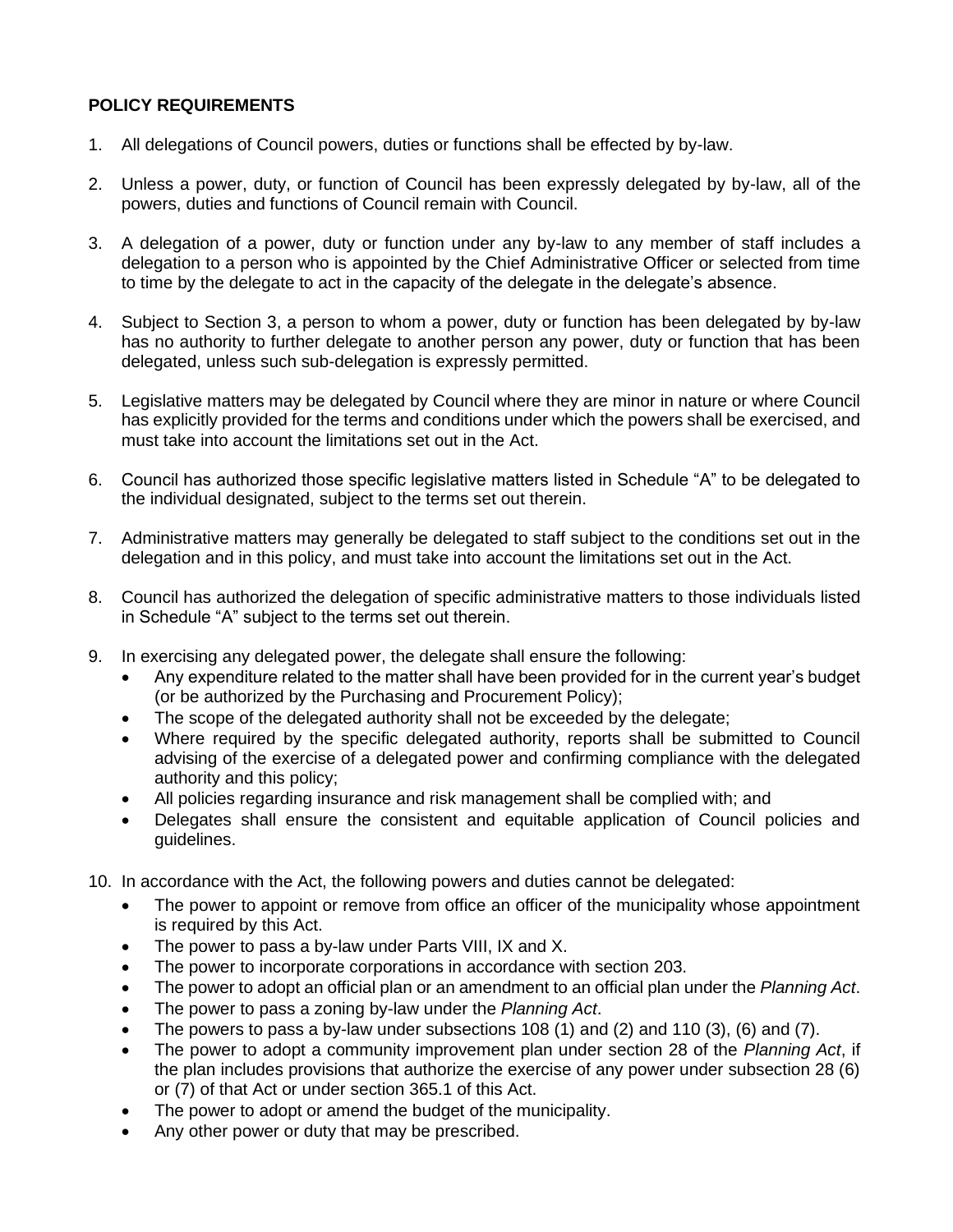| $\#$           | <b>Delegation</b>                                                                                                                                                                                                                                                                                                                                                                                                                                         | Delegate(s)                                                        | <b>Conditions/Restrictions</b>                                                                                      |
|----------------|-----------------------------------------------------------------------------------------------------------------------------------------------------------------------------------------------------------------------------------------------------------------------------------------------------------------------------------------------------------------------------------------------------------------------------------------------------------|--------------------------------------------------------------------|---------------------------------------------------------------------------------------------------------------------|
| 1              | Approve execution of agreements for acquisition and<br>disposition of temporary and permanent easements<br>as required for approved capital projects or other<br>municipal purposes, together with such other<br>documents as may be required in connection with<br>such acquisitions provided value of consideration<br>does not exceed \$100,000.                                                                                                       | CAO                                                                | Terms and conditions of<br>such agreements and<br>related documents must<br>be acceptable to<br>Township Solicitor. |
| $\mathbf 2$    | Pay Equity Adjustments, Grid Movement Approvals.                                                                                                                                                                                                                                                                                                                                                                                                          | CAO;<br><b>HR Manager</b>                                          | Consultation with HR<br>Manager and<br>Appropriate Department<br>Director.                                          |
| 3              | Appoint, employ, promote, demote, suspend,<br>discipline and dismiss all employees below the rank<br>of Director of the Corporation.                                                                                                                                                                                                                                                                                                                      | CAO;<br><b>HR Manager</b>                                          | Consultation with HR<br>Manager and<br>Appropriate Department<br>Director                                           |
| 4              | Authority to delegate authority when positions<br>identified in the By-law are changed or no longer<br>exists.                                                                                                                                                                                                                                                                                                                                            | CAO                                                                |                                                                                                                     |
| 5              | Act as the Head of the Public Sector Body of the<br>township for the purposes of the Ombudsman Act                                                                                                                                                                                                                                                                                                                                                        | CAO                                                                | By-law 095-15                                                                                                       |
| 6              | Authority to appoint a Drinking Water Source<br>Protection Risk Management Inspector and Risk<br><b>Management Official</b>                                                                                                                                                                                                                                                                                                                               | CAO                                                                | By-law 051-16                                                                                                       |
| $\overline{7}$ | Authority may exercise the Township Council's<br>powers or authority under Section 41 (2) of the<br>Planning Act to approve plans and drawings, to<br>impose conditions and to require and enter into Site<br>Plan Agreements                                                                                                                                                                                                                             | CAO                                                                | By-law 027-15                                                                                                       |
| 8              | Restricted Acts after nomination day including<br>(a) the appointment or removal from office of any<br>officer of the municipality;<br>(b) the hiring or dismissal of any employee of the<br>municipality;<br>(c) the disposition of any real or personal property of<br>the municipality which has a value exceeding<br>\$50,000 at the time of disposal; and<br>(d) making any expenditures or incurring any other<br>liability which exceeds \$50,000. | CAO                                                                |                                                                                                                     |
| 9              | Authority to administer the Records management by-<br>law and make modification to the Retention<br>Schedule from time to time as may be required                                                                                                                                                                                                                                                                                                         | Clerk                                                              | By-law 107-19                                                                                                       |
| 10             | Authority to act as the Head of the Institution under<br>the Municipal Freedom of Information and Protection<br>of Privacy Act.                                                                                                                                                                                                                                                                                                                           | Clerk                                                              | By-law 094-15                                                                                                       |
| 11             | Authority to make payments as approved by the<br>Ontario Ministry of Agriculture Food and Rural Affairs<br>under the Ontario Wildlife Damage Compensation<br>Program to claimants.                                                                                                                                                                                                                                                                        | <b>Clerk</b>                                                       | By-law 086-10                                                                                                       |
| 12             | Signing Authority for Agreements Under By-law,<br>resolution and/or Pursuant to Tender Awards.                                                                                                                                                                                                                                                                                                                                                            | CAO, Director of Operations<br><b>Director Finance</b><br>OR Clerk |                                                                                                                     |
| 13             | Designate an event as event of municipal<br>significance for purposes of prescribing it as a<br>special event occasion where an application has<br>been made.                                                                                                                                                                                                                                                                                             | <b>Clerk</b>                                                       |                                                                                                                     |
| 14             | Issuance of "Letters of No Objection" for temporary<br>liquor licence extensions.                                                                                                                                                                                                                                                                                                                                                                         | <b>Clerk</b>                                                       |                                                                                                                     |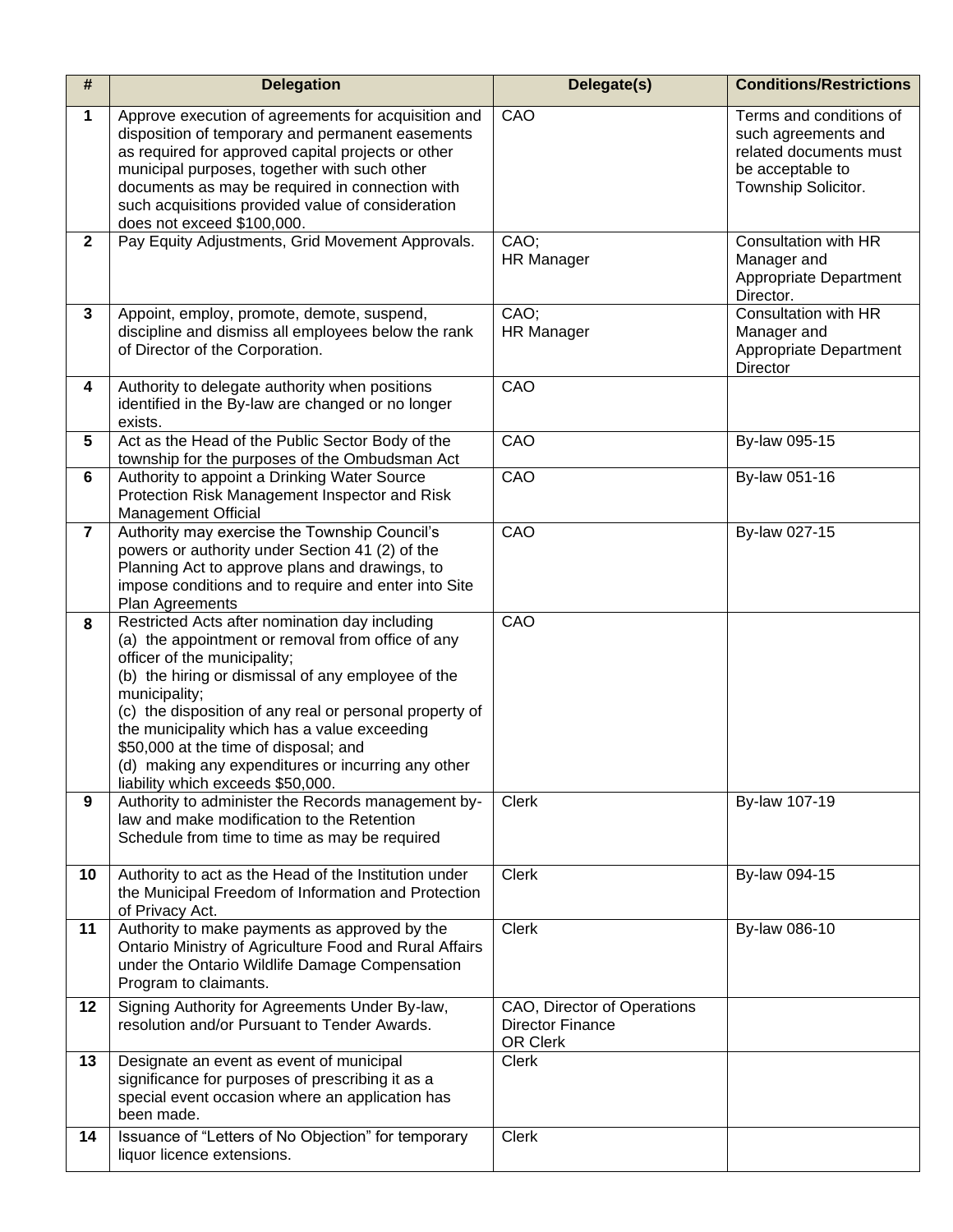| 15 | Liquor Licence Municipal Clearance (Wet/Dry Status)                                                                                                                                                            | <b>Clerk</b>                                                                         |                                                                                                                                                                                       |
|----|----------------------------------------------------------------------------------------------------------------------------------------------------------------------------------------------------------------|--------------------------------------------------------------------------------------|---------------------------------------------------------------------------------------------------------------------------------------------------------------------------------------|
| 16 | Records Management Oversight                                                                                                                                                                                   | <b>Clerk</b>                                                                         |                                                                                                                                                                                       |
| 17 | Freedom of Information and MFIPPA Co-ordinator;<br>All powers and duties under said Act                                                                                                                        | <b>Clerk</b>                                                                         |                                                                                                                                                                                       |
| 18 | Municipal Licensing                                                                                                                                                                                            | <b>Clerk</b>                                                                         |                                                                                                                                                                                       |
| 19 | Maintenance of Policy Manual                                                                                                                                                                                   | <b>Clerk</b>                                                                         |                                                                                                                                                                                       |
| 20 | Provide direction relative to allocation of Disposition<br>of Land Proceeds Where Council have not specified<br>use of funds                                                                                   | Director of Finance                                                                  |                                                                                                                                                                                       |
| 21 | Authority to enter into agreements with the Municipal<br>Property Assessment Corporation (MPAC) for<br>electronic download of property assessment<br>information.                                              | Director of Finance                                                                  | Consultation with<br>Township Solicitor for<br>Agreement                                                                                                                              |
| 22 | Authority to approve agreements entered into<br>pursuant to the Township of Wellington North<br>Development Charge By-law                                                                                      | Director of Finance                                                                  | Consultation with<br><b>Chief Building Official</b><br>and/or Operations                                                                                                              |
| 23 | Authority to approve agreements entered into<br>pursuant to the Township of Wellington North for<br>deferred payment of development charges as set out<br>in the Development Charge Interest Rate Policy       | Director of Finance                                                                  | Consultation with<br><b>Chief Building Official</b><br>and/or Operations                                                                                                              |
| 24 | Oversight of Procurement of Goods and Services                                                                                                                                                                 | All Management members<br>identified within the Purchasing<br>and Procurement policy | Authority to approve<br>invoices and sign<br>contracts/agreements as<br>authorized by the<br>approval levels under<br>current procurement<br>policies and within the<br>annual budget |
| 25 | Authority to execute the administrative actions<br>necessary to implement the Development Charge<br>interest rate pursuant to the policy.                                                                      | Director of Finance                                                                  | Consultation with<br><b>Chief Building Official</b><br>and/or Operations                                                                                                              |
| 26 | Authority to enter into recurring annual agreements<br>with respect to continuance of technical software<br>support services, and or data licence agreements,<br>subject to annual review and budget approval. | Director of Finance                                                                  | Consultation with IT<br>provider                                                                                                                                                      |
| 27 | Authority to enter into OECM Client/Supplier<br>agreements for IT professional services or technical<br>support, as required, subject to project requirements,<br>budget availability                          | Director of Finance                                                                  | Consultation with IT<br>provider<br>Agreements acceptable<br>to Township Solicitor                                                                                                    |
| 28 | Amendments to Site Plan Agreements                                                                                                                                                                             | CBO                                                                                  |                                                                                                                                                                                       |
| 29 | Approve minor amendments to Subdivision<br>Agreements (non-financial; conditions) model home<br>agreements                                                                                                     | CBO                                                                                  | Schedules only                                                                                                                                                                        |
| 30 | Authority for Development Agreements for temporary<br><b>Second Dwelling Units</b>                                                                                                                             | CBO                                                                                  | Agreements acceptable<br>to Township Solicitor                                                                                                                                        |
| 31 | Authority to enter into Limiting Distance Agreements                                                                                                                                                           | CBO                                                                                  | Agreement acceptable to<br><b>Township Solicitor</b>                                                                                                                                  |
| 32 | Authority to enter into Conditional Building Permit<br>Agreements.                                                                                                                                             | CBO                                                                                  | Agreement acceptable to<br><b>Township Solicitor</b>                                                                                                                                  |
| 33 | Authority to enter into Encroachment Agreements                                                                                                                                                                | CBO                                                                                  | Agreement acceptable to<br><b>Township Solicitor</b>                                                                                                                                  |
| 34 | Enter into Fire Service Agreements for provision of<br>fire protection services to lands located outside<br>Wellington North or receive services from a fire<br>department located outside Wellington North.   | <b>Fire Chief</b>                                                                    | Agreement acceptable to<br>Township Solicitor.<br><b>Report to Council</b>                                                                                                            |
| 35 | Enter into agreements for mutual or automatic aid<br>management operations or emergency response<br>outside scope of Emergency response such as but                                                            | <b>Fire Chief</b>                                                                    | Agreement acceptable to<br>Township Solicitor.<br>Report to Council.                                                                                                                  |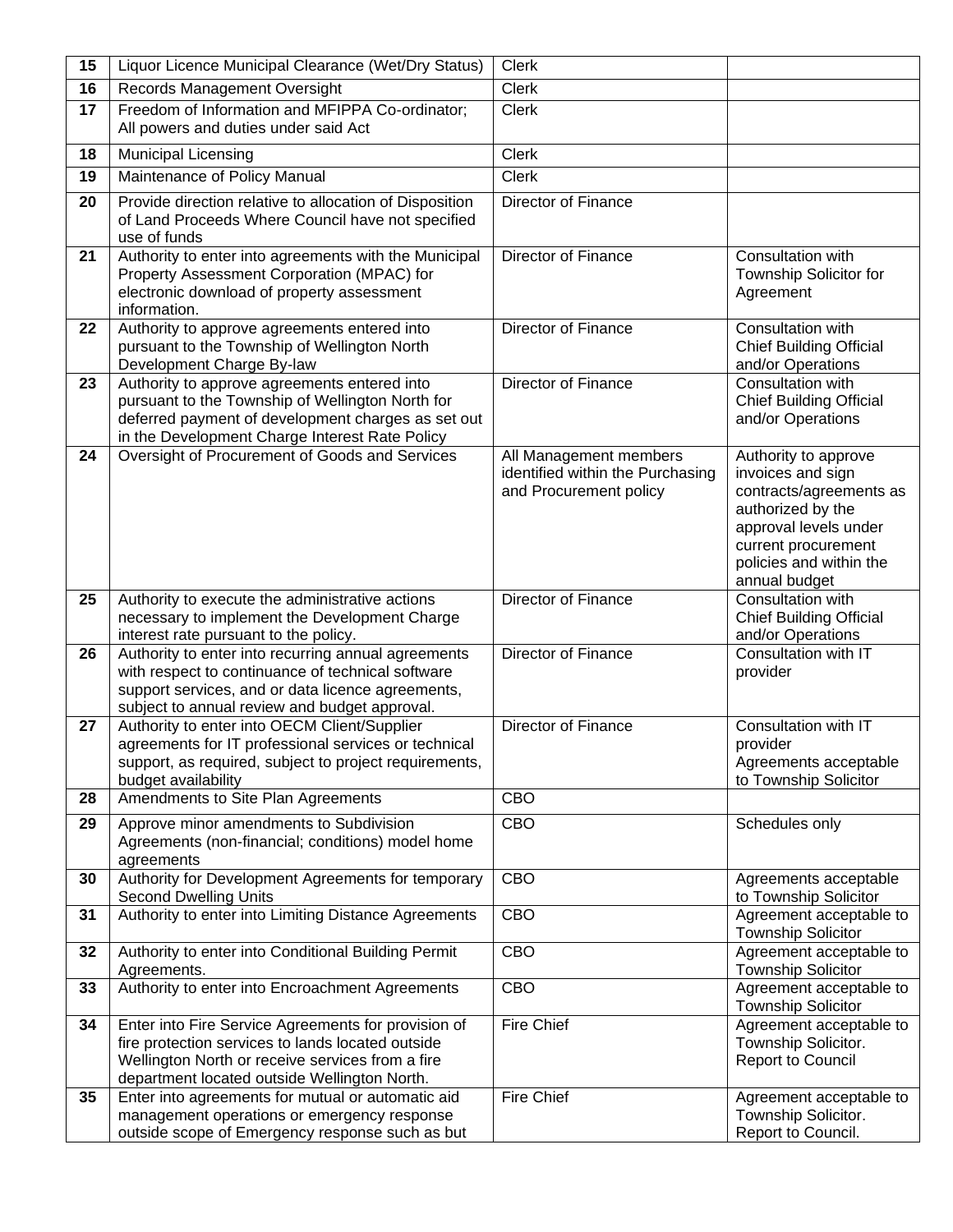|    | not limited to CBRNE, Hazmat, confined space, high                                                      |                                                      |                                            |
|----|---------------------------------------------------------------------------------------------------------|------------------------------------------------------|--------------------------------------------|
|    | angle rescue.                                                                                           |                                                      |                                            |
| 36 | Authority to take all proper measures for prevention,                                                   | <b>Fire Chief</b>                                    |                                            |
|    | control and extinguishment of fires and protection of                                                   |                                                      |                                            |
|    | life and property and shall exercise all powers                                                         |                                                      |                                            |
|    | mandated by legislation.                                                                                |                                                      |                                            |
| 37 | Authorization to close municipal parks due to                                                           | Director of                                          |                                            |
|    | seasonal restrictions, inclement weather, and                                                           | Operations and/or Recreation                         |                                            |
|    | emergencies which could affect the health and well-                                                     | Services Manager                                     |                                            |
|    | being of the community.                                                                                 |                                                      |                                            |
| 38 | May temporarily close any highway or portion of a                                                       | Director of Operations;                              | Section b) for period no                   |
|    | highway:                                                                                                | Manager of Transportation                            | longer than 72 hours                       |
|    | a) For construction, repair or improvement of                                                           | Services;                                            |                                            |
|    | the highway or portion of the highway, or                                                               |                                                      | <b>Policy 33.15</b>                        |
|    | construction or repair of any works, under,                                                             |                                                      | In consultation with                       |
|    | over, along, across, or upon the highway or                                                             |                                                      |                                            |
|    | portion of the highway.                                                                                 |                                                      | Applicable External                        |
|    | Social, recreational, community, athletic or<br>b)<br>cinematographic purpose or combination            |                                                      | Agencies                                   |
|    | thereof                                                                                                 |                                                      |                                            |
|    | c) For any request under emergency services.                                                            |                                                      |                                            |
|    | For construction purposes when public safety may                                                        |                                                      |                                            |
|    | be impacted.                                                                                            |                                                      |                                            |
| 39 | Approve deviation from the Municipal Servicing                                                          | Municipal Engineer; Director of                      | Resolution 2017-203                        |
|    | <b>Standards</b>                                                                                        | Operations or their designate                        |                                            |
| 40 | Designate construction zones where municipal                                                            | Manager of Transportation                            |                                            |
|    | permit involves construction or repair of a highway or                                                  | Services                                             |                                            |
|    | works near a highway, including authority to                                                            |                                                      |                                            |
|    | designate a lower rate of speed for vehicles traveling                                                  |                                                      |                                            |
|    | in construction zones.                                                                                  |                                                      |                                            |
| 41 | <b>Designated Sewer Officer</b>                                                                         | Director of Operations;                              | By-Law 005-20                              |
|    |                                                                                                         | Manager, Environmental and                           |                                            |
|    |                                                                                                         | <b>Development Services</b>                          |                                            |
| 42 | Approval for the erection or installation of any new                                                    | Director of Operations;                              | By-Law 104-21                              |
|    | traffic control signal system or traffic control signal                                                 | Manager of Transportation                            |                                            |
|    | used in conjunction with a traffic control signal                                                       | <b>Services</b>                                      |                                            |
|    | system that has been authorized                                                                         |                                                      |                                            |
| 43 | Temporary Reduction or Lifting of load Limits on<br>Highways, including designation of alternate routes | Director of Operations;<br>Manager of Transportation | By-Law 104-21<br>In consultation with Fire |
|    | where applicable.                                                                                       | Services;                                            | Chief                                      |
| 44 | Authority to declare a significant weather event in                                                     | Manager of Transportation                            |                                            |
|    | order to extend the response time to achieve                                                            | <b>Services</b>                                      |                                            |
|    | Minimum Maintenance Standards                                                                           |                                                      |                                            |
| 45 | Authority to act as Owner in dealing with Ministry of                                                   | Director of Operations;                              |                                            |
|    | Environment, Conservation and Parks                                                                     | Manager, Environmental and                           |                                            |
|    |                                                                                                         | Development Services; and/or                         |                                            |
|    |                                                                                                         | CAO                                                  |                                            |
| 46 | Authority to approve encroachment over easements                                                        | <b>Director of Operations</b>                        | In consultation with                       |
|    | with private property owners.                                                                           |                                                      | Township Solicitor.                        |
| 47 | Authority to approve placement of temporary toll                                                        | <b>Director of Operations</b>                        | <b>Policy 33.15</b>                        |
|    | booths associated with charity fundraising events                                                       |                                                      |                                            |
| 48 | Discretion on the commencement and termination of                                                       | <b>Cemetery Superintendent</b>                       | By-Law 077-17                              |
|    | burials each season                                                                                     |                                                      |                                            |
| 49 | Execution of day-to-day Agreements and documents                                                        | Department Head                                      |                                            |
| 50 | related to usual operations of the Department.<br>Authority to update the Facility reopening plans from |                                                      |                                            |
|    | time to time as based on guidance from the Province                                                     | <b>Recreation Services Manager</b>                   |                                            |
|    | and Public Health                                                                                       |                                                      |                                            |
| 51 | Executing contracts / agreements / leases                                                               | All Applicable Staff                                 | Authority to sign                          |
|    |                                                                                                         |                                                      | contracts/agreements as                    |
|    |                                                                                                         |                                                      | authorized by the                          |
|    |                                                                                                         |                                                      |                                            |